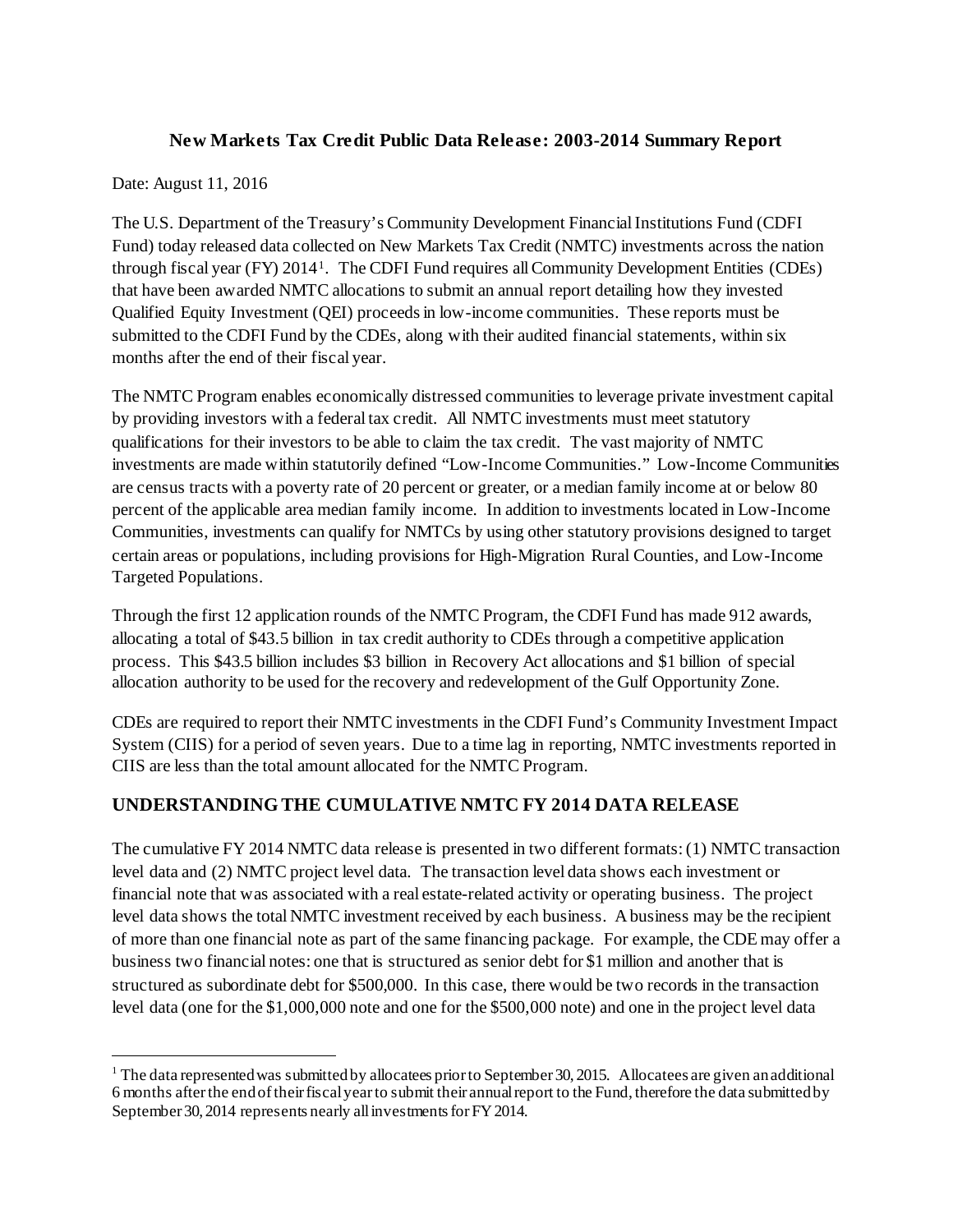(showing a total \$1,500,000 in NMTC financing received by the business). The FY 2014 NMTC data shows 10,239 financial notes (or investments) made to 4,541 businesses.

# **WHEN WERE INVESTMENTS MADE?[2](#page-1-0)**

| <b>Fiscal</b><br>Year | <b>Amount</b> of<br>Investment <sup>3</sup> | Percent of<br><b>Total</b><br><b>Investment</b> | Number of<br><b>QALICBs</b> | Number of<br><b>Financial Note</b><br><b>Transactions</b> |
|-----------------------|---------------------------------------------|-------------------------------------------------|-----------------------------|-----------------------------------------------------------|
| 2003                  | \$97,427,013                                | 0.3                                             | 18                          | 23                                                        |
| 2004                  | \$772,642,892                               | 2.0                                             | 170                         | 278                                                       |
| 2005                  | \$2,062,880,823                             | 5.4                                             | 331                         | 589                                                       |
| 2006                  | \$3,152,147,936                             | 8.2                                             | 507                         | 854                                                       |
| 2007                  | \$3,818,198,304                             | 9.9                                             | 580                         | 1,140                                                     |
| 2008                  | \$3,201,095,889                             | 8.3                                             | 476                         | 918                                                       |
| 2009                  | \$3,588,751,007                             | 9.3                                             | 460                         | 918                                                       |
| 2010                  | \$4,953,192,770                             | 12.9                                            | 425                         | 1,054                                                     |
| 2011                  | \$5,267,068,076                             | 13.7                                            | 428                         | 1,225                                                     |
| 2012                  | \$4,768,396,789                             | 12.4                                            | 435                         | 1,216                                                     |
| 2013                  | \$4,020,467,469                             | 10.4                                            | 393                         | 1,165                                                     |
| 2014                  | \$2,775,898,095                             | 7.2                                             | 318                         | 859                                                       |
| <b>Total</b>          | \$38,478,167,063                            | 100.0                                           | 4,541                       | 10,239                                                    |

NMTC investments have been reported from FY 2003 through FY 2014. The amount of each year's NMTC allocation authority has a direct impact on the amount of yearly investments.

 *Table 1: NMTC Investment by Year*

# **WHAT TYPES OF BUSINESSES RECEIVED NMTC INVESTMENTS?**

Through the FY 2014 reporting period, CDEs disbursed a total of \$38,478,167,063 in QEI proceeds to 4,541 Qualified Active Low-Income Community Businesses (QALICBs) –investing in both real estate development activities and operating businesses in low-income communities.

- 1,985 OALICBs (43.7 percent) were Real Estate OALICBs, where the principal activity is the development or leasing of real estate. These QALICBs received \$19,411,129,333 in NMTC investments (50.4 percent).
- 2,489 QALICBs (54.8 percent) were Non-Real Estate QALICBs, or operating businesses. These businesses received \$18,322,377,740 in NMTC investments (47.6 percent).
- 67 QALICBs (1.5 percent) were the beneficiaries of loans or investments made by CDEs through other unrelated CDEs without allocations. These investments totaled \$744,659,990 (1.9 percent).

<span id="page-1-0"></span> <sup>2</sup> Fiscal year indicates the CDFI Fund fiscal year in which an NMTC transaction was first reported in CIIS.

<span id="page-1-1"></span><sup>&</sup>lt;sup>3</sup> Please note that both dollar amounts and percentages cited throughout the document contain slight rounding differences.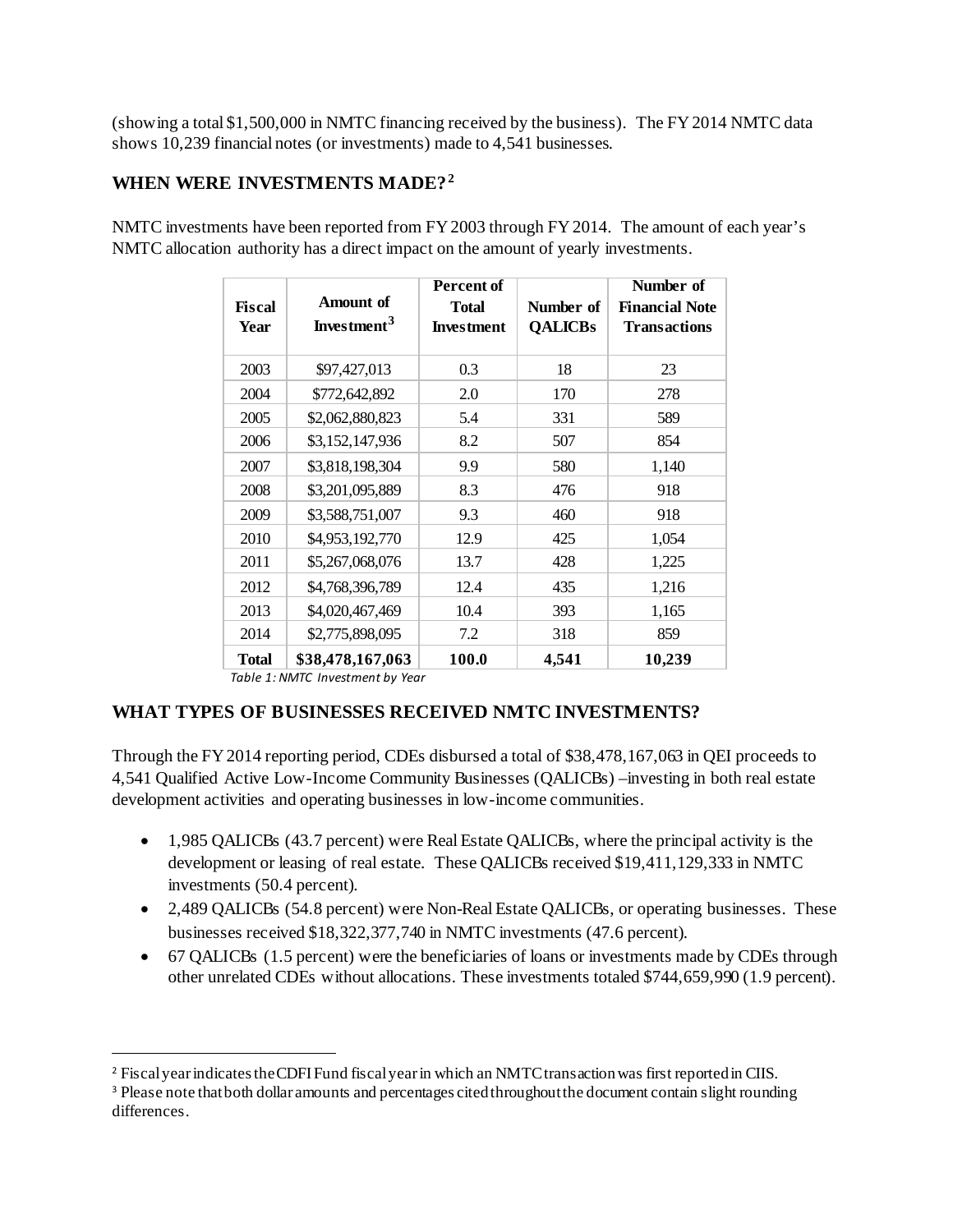### **WHAT WERE THE PURPOSES OF INVESTMENT?**

The 10,239 NMTC investments (or transactions) made through FY 2014 can be broadly categorized into three purposes: real estate development, operating business, and "other." See table below for the more detailed purpose categories and investments.

- 6,289 (61.4 percent) of the total number of NMTC investments, in the amount of \$25,752,420,354[4](#page-2-0) (66.9 percent), were in real estate development and leasing activities.
- 3,755 (36.7 percent) of the total number of NMTC investments in the amount of \$12,098,992,430 (31.4 percent) were in operating businesses. A small fraction of investments in operating businesses, totaling \$398,684, were in microenterprises.
- 171 (1.7 percent) of the total number of NMTC investments in the amount of \$626,355,594 (1.6) percent) were in other financing purposes.

| <b>Purpose of Investment</b>          | <b>Amount of</b><br><b>Investment</b> | Percent<br>of Total<br><b>QLICIS</b> | <b>Number</b><br>of<br><b>QLICIS</b> | <b>Percent of</b><br><b>Total</b><br><b>Investment</b> |
|---------------------------------------|---------------------------------------|--------------------------------------|--------------------------------------|--------------------------------------------------------|
| <b>Operating Business</b>             | \$12,098,992,430                      | 31.4                                 | 3,755                                | 36.7                                                   |
| Microenterprise                       | \$398,684                             | 0.0                                  | 24                                   | 0.2                                                    |
| Other financing purpose               | \$626,355,594                         | 1.6                                  | 171                                  | 1.7                                                    |
| Real Estate - Construction/Permanent/ |                                       |                                      |                                      |                                                        |
| Acquisition w/oRehab – Commercial     | \$13,995,680,648                      | 36.4                                 | 3,223                                | 31.5                                                   |
| Real Estate - Construction-Housing-   |                                       |                                      |                                      |                                                        |
| Multi Family                          | \$135,972,881                         | 0.4                                  | 45                                   | 0.4                                                    |
| Real Estate – Construction – Housing  |                                       |                                      |                                      |                                                        |
| -Single Family                        | \$342,923,464                         | 0.9                                  | 119                                  | 1.2                                                    |
| Real Estate – Rehabilitation–Housing  |                                       |                                      |                                      |                                                        |
| - Single Family                       | \$60,852,029                          | 0.2                                  | 22                                   | 0.2                                                    |
| Real Estate – Rehabilitation–Housing  |                                       |                                      |                                      |                                                        |
| - Multi Family                        | \$70,384,063                          | 0.2                                  | 25                                   | 0.2                                                    |
| Real Estate-Rehabilitation-           |                                       |                                      |                                      |                                                        |
| Commercial                            | \$11,146,607,269                      | 29.0                                 | 2,855                                | 27.9                                                   |
| <b>Total</b>                          | \$38,478,167,063                      | 100.0                                | 10,239                               | 100.0                                                  |

*Table 2: NMTC Investment by Purpose of Investment*

### **WHERE WERE INVESTMENTS MADE?**

#### *Areas of Higher Distress*

There is a competitive application process to award New Markets Tax Credit allocations. CDEs that commit to directing a significant percentage of their NMTC investments to CDFI Fund-designated areas

<span id="page-2-0"></span> <sup>4</sup> Both real estate and non-real estate type businesses may direct their investments toward real estate purposes. Out of the \$25,752,420,354 in investments for real estate purposes, \$4,603,309,229 (17.9 percent) were made by nonreal estate or operating businesses.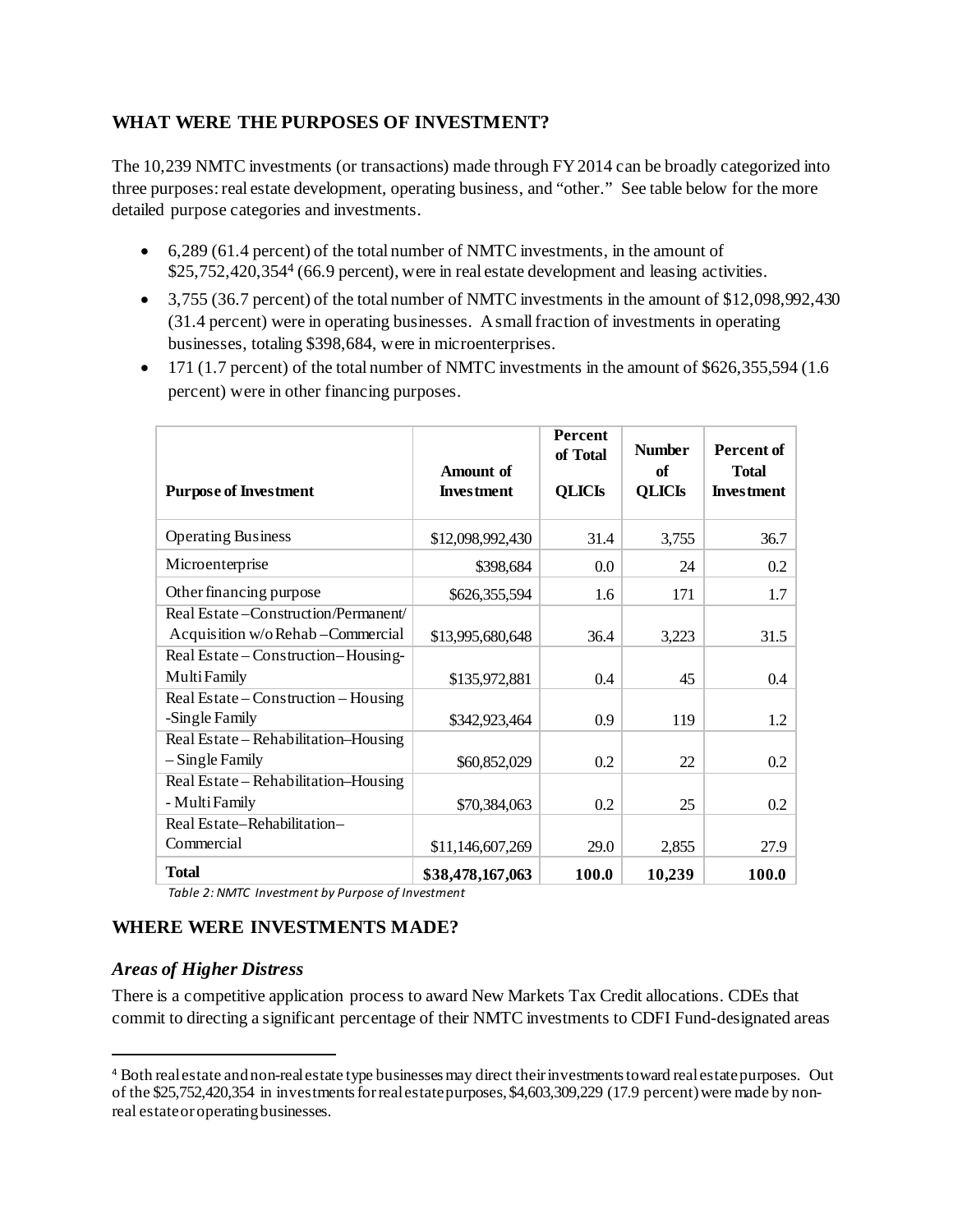of higher distress will generally score well in that section of the Allocation Application. A comprehensive list of areas of higher distress appears in the Allocation Application. For the latest allocation round for calendar year (CY) 2014, all 76 of the allocatees indicated that they would devote at least 75 percent of their investments to areas of higher distress.

One way CDEs can meet their commitment to areas of higher distress is by investing in census tracts that meet at least one of the following three "severe distress" criteria: (1) poverty rates of 30 percent or greater; (2) median family income at or below 60 percent of applicable area median income; or (3) unemployment rates at least 1.5 times the national average.

- $3,326$  (73.2 percent) projects<sup>5</sup>, in the amount of \$28,368,182,428 (73.7 percent), were located in census tracts that met one of the three indicators of "severe distress."
- $\bullet$  1,117 (24.6 percent) projects, in the amount of \$9,592,229,959 (24.9 percent), were located in census tracts that met all three indicators of "severe distress."

## *Non-Metropolitan Counties*

Through the Tax Relief and Health Care Act of 2006, Congress required that the New Markets Tax Credit Program direct a proportional amount of investment to non-metropolitan counties. Beginning with the CY 2008 allocation round, the NMTC Program used 20 percent as the appropriate benchmark for ensuring a proportional allocation of QLICIs in non-metropolitan areas which approximated the percentage of the U.S. population that CDFI Fund data indicated resided in non-metropolitan counties.

In 2014, CDEs made 984 NMTC investments totaling \$3,053,270,282<sup>[6](#page-3-1)</sup>. These investments were located in both metropolitan and non-metropolitan counties:

- 766 QLICIs (77.8 percent) were directed to metropolitan areas. These QLICIs provided \$2,244,296,621 in NMTC investments (73.5 percent).
- 215 OLICIs (21.9 percent) were directed to non-metropolitan areas. These OLICIs provided \$798,973,661 in NMTC investments (26.2 percent).
- 3 QLICIs (less than 1.0 percent) were directed to multi-census tract projects that spanned both metropolitan and non-metropolitan areas. These QLICIs provided \$10,000,000 in NMTC investments (1.0 percent).

<span id="page-3-0"></span> <sup>5</sup> These figures are based on self-reported, project-level TLR data in CIIS. In cases where CDFI Fund staff grouped multiple projects into a single project based on common characteristics (see Definition of an NMTC Project below for more information), one response was selected to represent the entire project.

<span id="page-3-1"></span><sup>6</sup> The year refers to the CDE fiscal year in which the NMTC investment/loan was made.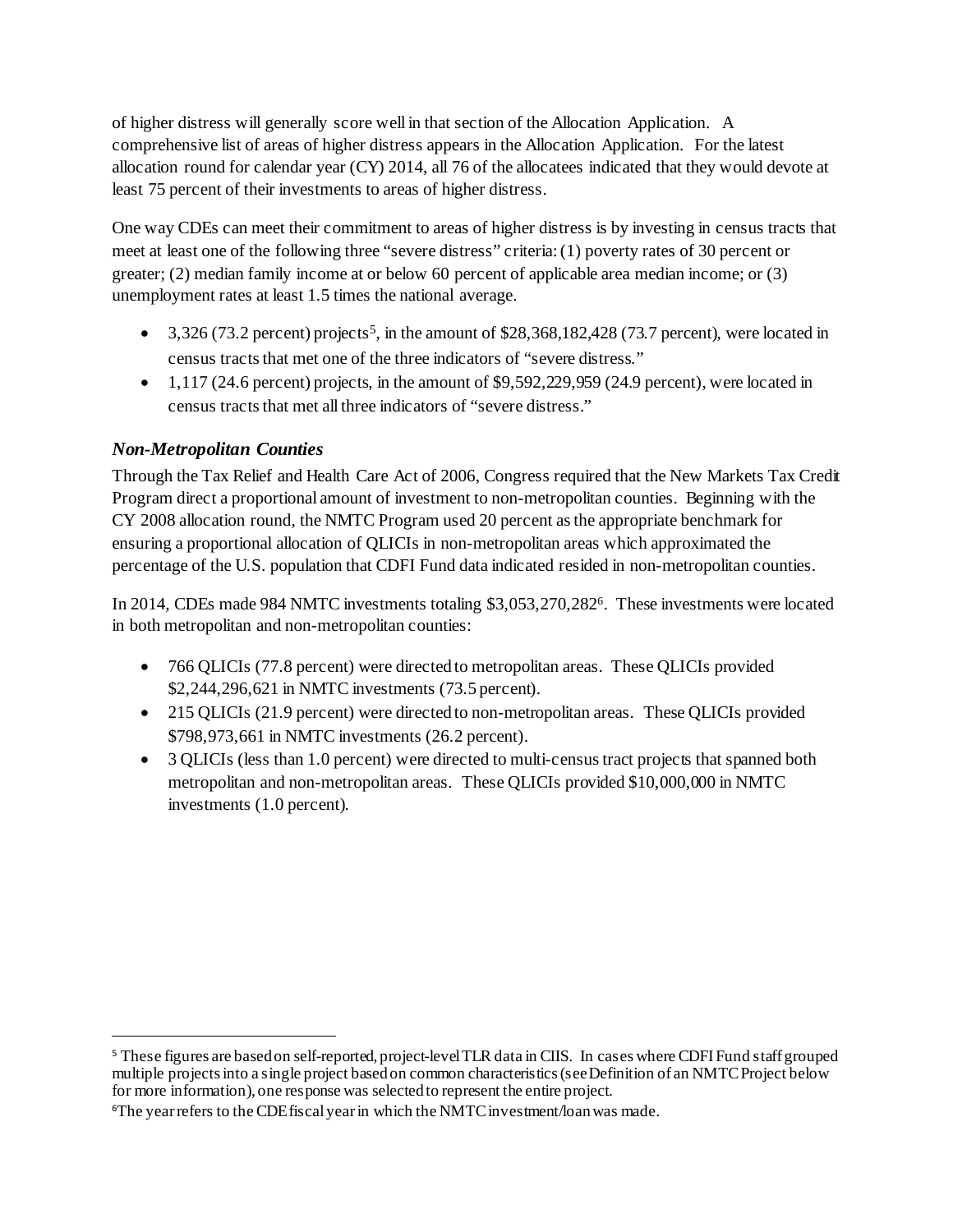Since its inception, the New Markets Tax Credit Program has directed \$6,053,446,174 in investments to non-metropolitan areas and supported 807 businesses in those areas.

| Metro/Non-<br>Metro | <b>Amount</b> of<br><b>Investment</b> | <b>Percent of Total</b><br><b>Investment</b> | Number of<br><b>QALICBs</b> | <b>Percent of Total</b><br><b>QALICBs</b> |
|---------------------|---------------------------------------|----------------------------------------------|-----------------------------|-------------------------------------------|
| Metro               | \$31,933,537,915                      | 83.0                                         | 3,704                       | 81.6                                      |
| Non-Metro           | \$6,053,446,174                       | 15.7                                         | 807                         | 17.8                                      |
| Both                | \$491,182,973                         | 1.3                                          | 30                          | 0.7                                       |
| <b>Total</b>        | \$38,478,167,063                      | 100.0                                        | 4,541                       | 100.0                                     |

*Table 3: NMTC Investments in Metropolitan and Non-Metropolitan Areas*

#### **MULTI-CDE INVESTMENTS**

In August 2012, the CDFI Fund implemented new reporting requirements for NMTC projects involving multiple CDEs. The new guidelines require that either a "Lead CDE" be designated to serve as a single point of contact for the CDFI Fund or participating CDEs develop a coordinated approach for reporting to the CDFI Fund. These new measures were adopted to address the potential for double-counting or undercounting project outcomes and to help the CDFI Fund better understand the outcomes of NMTC projects by receiving more reliable information. [7](#page-4-0)

In preparing the FY 2014 CIIS<sup>[8](#page-4-1)</sup> data for public release, the CDFI Fund identified multi-CDE investments within the current data. Based on the cleaning process outlined below, the CDFI Fund estimates that out of the 4,541 NMTC projects, 3,831 have a single CDE and 710 have multiple CDEs.

# **MULTI-CENSUS TRACT INVESTMENTS**

The CDFI Fund has identified NMTC transactions and projects that span multiple addresses and census tracts. The census tract fields for these transactions, which could not all be disclosed in the data release, are identified as 'Multi-Tract QLICI' in the data release table. Multi-tract projects include investments in telecommunications infrastructure in vast areas of rural Alaska and low-income, for-sale housing projects in areas affected by Hurricane Katrina in Louisiana and Mississippi. The CDFI Fund estimates that out of 4,541 NMTC-financed projects, 235 are multi-tract projects.[9](#page-4-2)

# **DEFINITION OF NMTC PROJECT**

The CDFI Fund groups individual financial notes reported in the NMTC Transaction Level Report (TLR) into "projects." Generally, multiple CDE investments may be associated with the same project for two reasons. Either the project is funded by the same CDE financial note, or it is funded by multiple financial

<span id="page-4-0"></span><sup>-&</sup>lt;br>7 The General Accountability Office (GAO) noted that multiple CDEs may provide financing for a single project (see GAO, *New Markets Tax Credit: The credit Helps Fund a Variety of Projects in Low-Income Communities, but Could Be Simplified*[, GAO-10-334](http://www.gao.gov/products/GAO-10-334) (Washington, D.C., Jan 29, 2010)). GAO recommended that the CDFI Fund continue improving strategies for collecting NMTC project-level data that clearly identify the potential outcomes of each project without the potential for double-counting the outcomes of some projects or undercounting the outcomes of others.

<span id="page-4-1"></span><sup>8</sup> CIIS data is self-reported and outliers and data entry errors are subject to verification and cleansing by the CDFI Fund.

<span id="page-4-2"></span><sup>9</sup> The CDFI Fund reviews all multi-tract projects to ensure consistent reporting of project characteristics.